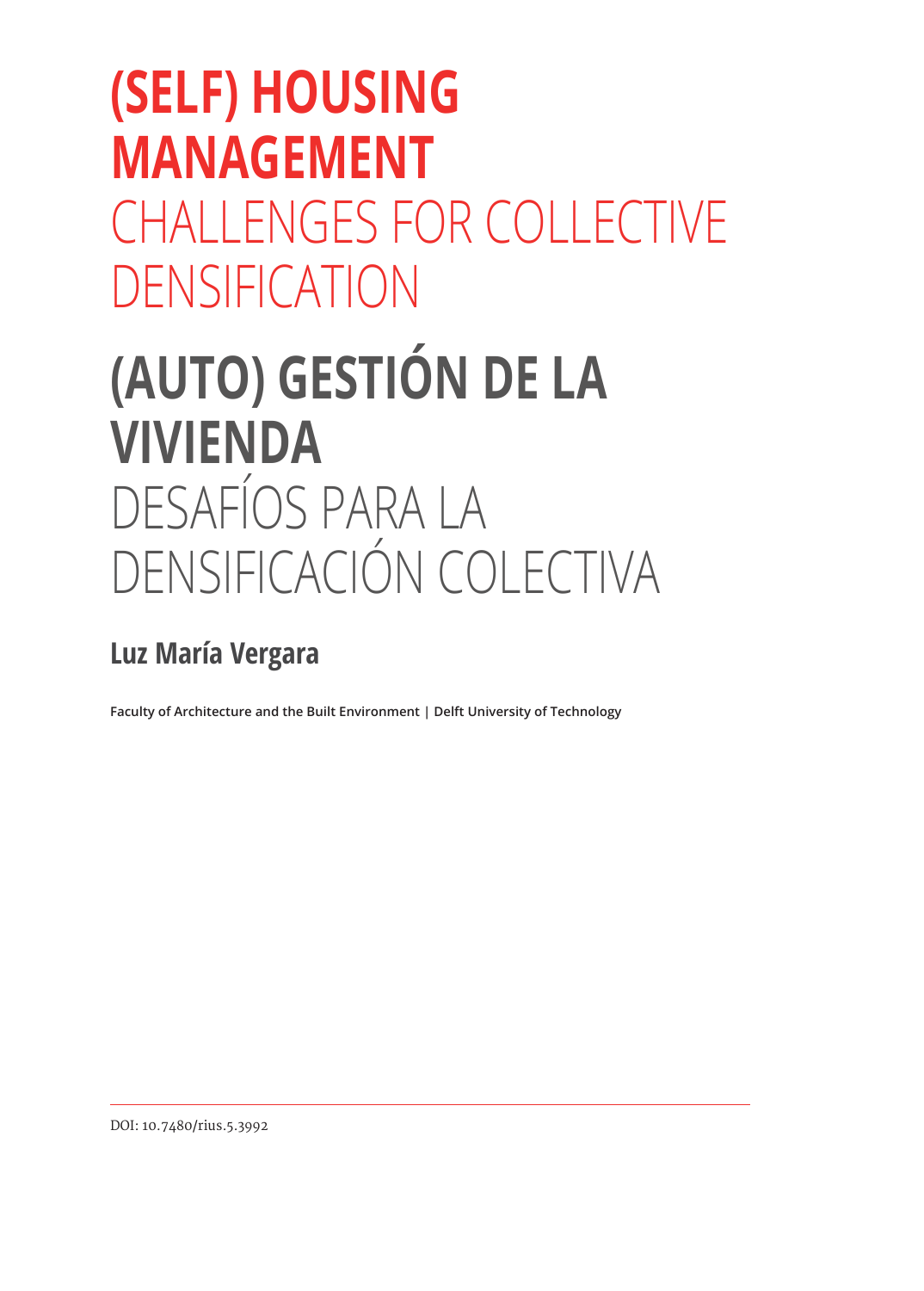### Abstract

The development of self-organized neighborhoods positions the residents at the centre of the process. They organize themselves to plan, densify and subsequently manage their dwellings collectively. This chapter focuses on defining the type of management that accompanies the housing densification in condominium tenure, and the challenges related to the maintenance and administration of common property areas. Housing management is understood as a multidimensional process in which the correct performance of the condominium is defined by organisational, technical and sociocultural aspects. From the identification of challenges for the community and the institutions, this chapter reflects on the need for cross-sector collaboration and institutional support to ensure a sustainable long-term management.

#### **KEYWORDS**

Housing management; Condominiums; Self-organization; Maintenance; Collective administration.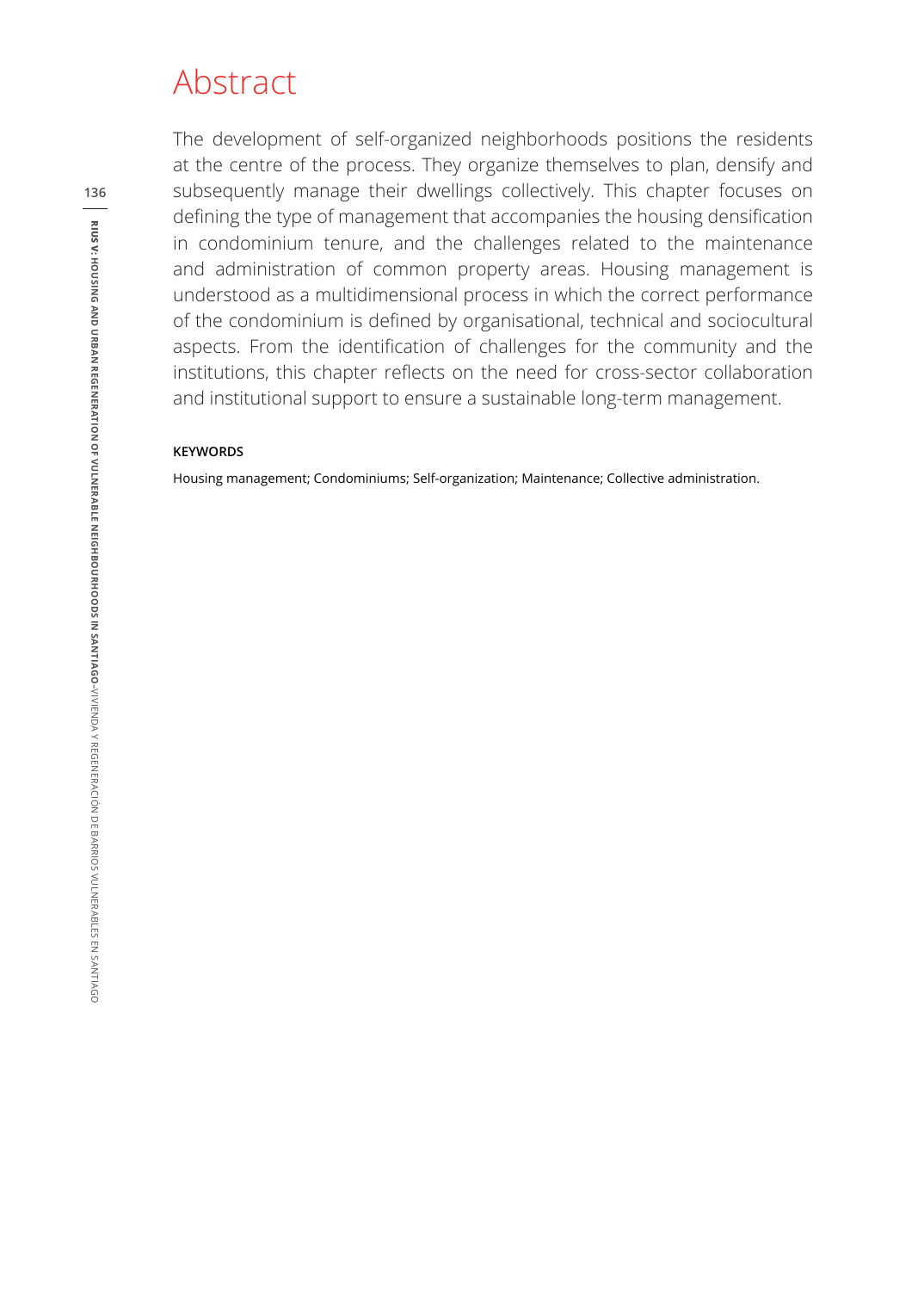## Resumen

El desarrollo de barrios de manera auto-organizada posiciona a los residentes al centro del proceso, los cuales se organizan para planificar, densificar y posteriormente administrar sus viviendas colectivamente. Este capítulo se enfoca en definir el tipo de gestión que acompaña la densificacion de viviendas en copropiedad, y los desafíos asociados a al mantenimiento y administración de las áreas de uso común. La gestión es entendida como un proceso multidimensional en el cual el correcto funcionamiento del condominio está definido por aspectos organizacionales, técnicos y socioculturales. A partir de la identificación de desafíos para la comunidad y las instituciones, el capítulo reflexiona entorno a la necesidad de colaboración intersectorial y apoyo institucional para asegurar una gestión sostenible en el largo plazo.

### **PALABRAS CLAVES**

Gestión habitacional; Condominios, Auto-organización; Mantenimiento; Administración colectiva.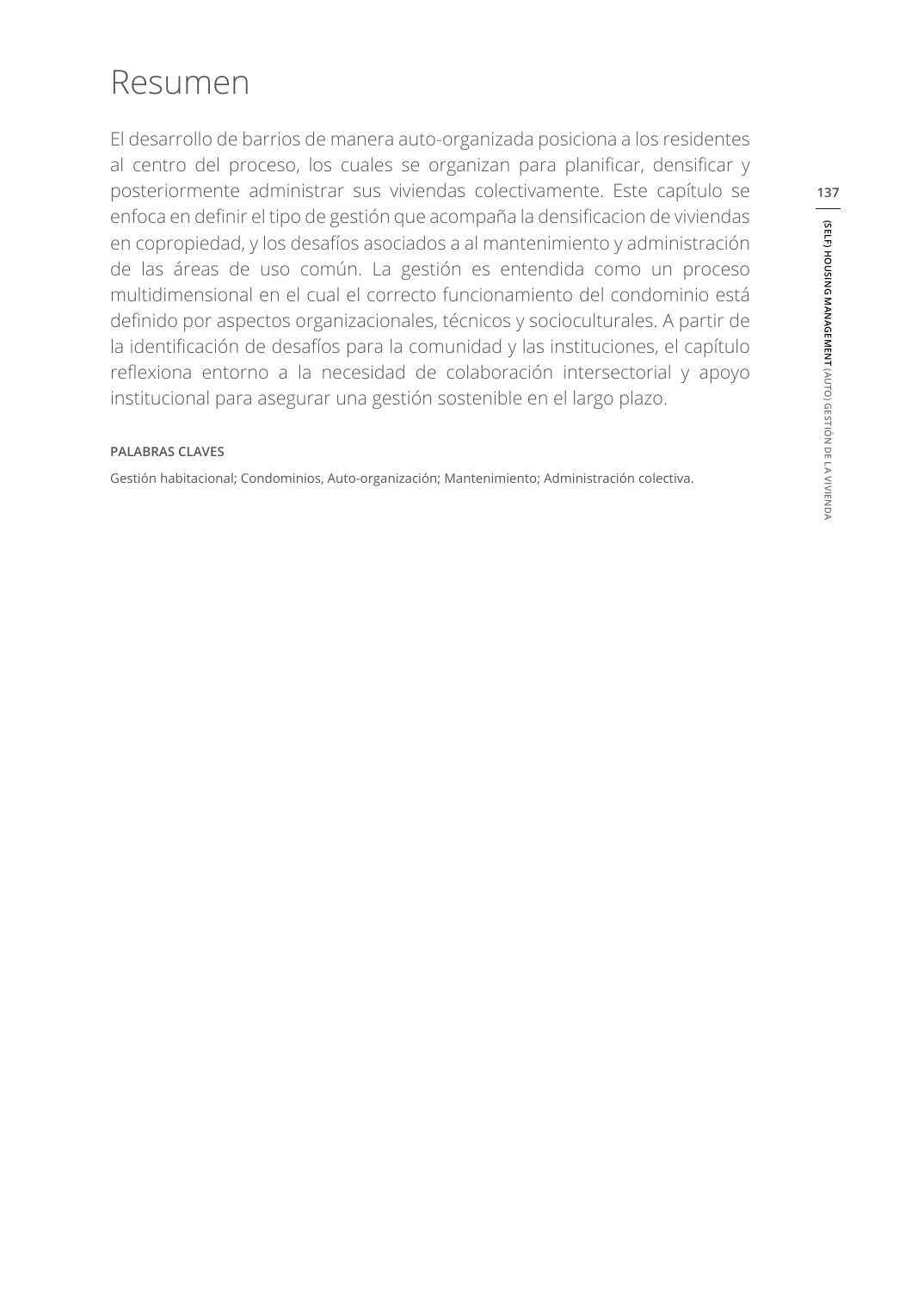The collective production of housing and neighborhoods positions the residents at the centre of the process. This implies defining the new role of society in housing production models as well as rethinking the management processes and the institutional framework that supports these practices. Most of the collective production processes have developed spontaneously and stem from family needs of surface and proximity. However, they are also an opportunity to promote an institutional framework that encourages developments that today are understood as informal. An example is the proposal of Family Condominiums that focuses on the densification of 9x18 pericentral neighborhoods of Santiago (Tapia, Araos, & Salinas, 2012). This type of initiatives represent an opportunity to promote collaborative models in which the residents, making use of the existing social capital, self-organize to plan, densify and collectively manage their properties. This article will focus on understanding the type of management that accompanies the densification of neighborhoods, reflecting on the main challenges for both the community and the institutions.

Housing management has been extensively defined in the context of European social housing, especially from the point of view of strategic maintenance; that is, all the necessary activities to ensure the proper functioning of the building (Priemus, Dieleman, & Clapham, 1999, Straub, 2002). Besides the technical perspective, housing management can also be defined within broader frameworks, such as the social habitat management. The concept, long discussed in the Ibero-American context, focuses on collective social and cultural processes. The emphasis is on the participation of the inhabitants who, together with social and political agents, are involved in the different phases of the housing process (Manuel Jerez, 2010).

In collective housing, which is commonly understood under the figure of condominium tenure, the housing management process is led by the co-owners. The decisions, therefore, are closely linked to the financial, cultural and personal situations of the owners and their families. This implies tensions between individual and collective interests that result in a complex decision-making process for the care and maintenance of common property areas (Donoso & Elsinga, 2016). Thus, management can be understood as a multidimensional process in which the correct functioning of the condominium is defined by closely related technical, organizational and sociocultural aspects (Vergara, 2016; Vergara, Gruis, & van der Flier, 2019). The management involves all the activities related to the maintenance of the building; the efficient coordination of human and financial resources under internal governance rules; and the interaction of the owners with their built environment, in relation to their collective capacity, will and knowledge to lead this process. In addition to these dimensions, external elements to the condominium such as the regulatory framework and housing policies can be key elements to fa-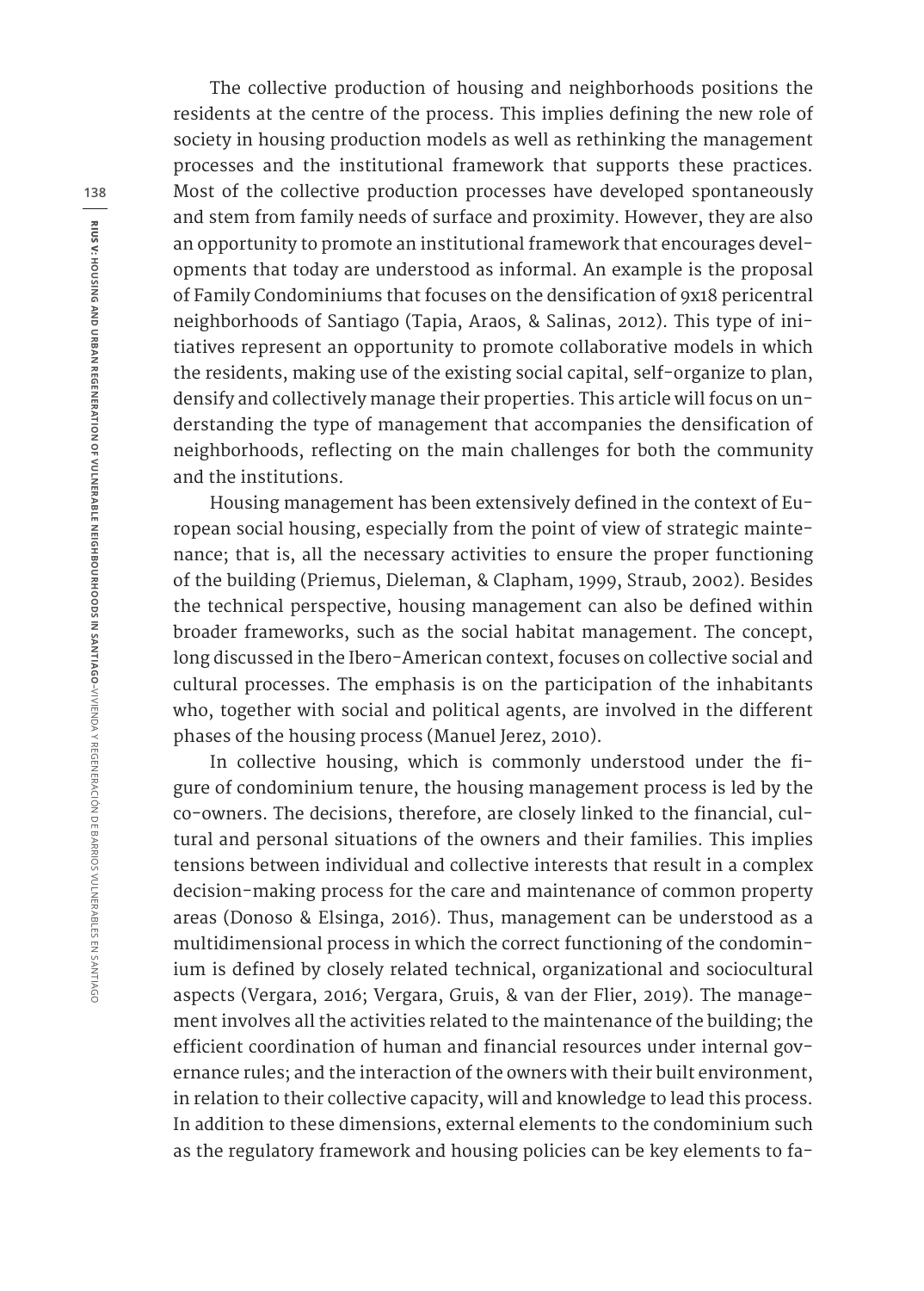La producción de vivienda y barrios de manera colectiva posiciona a los residentes al centro del proceso. Esto implica definir el nuevo rol de la sociedad en modelos de producción habitacional así como repensar los procesos de gestión y la institucionalidad que ampara estas prácticas. Si bien la mayoría de los procesos de producción colectiva se han desarrollado de manera espontánea y desde las necesidades familiares de superficie y proximidad, son una oportunidad para impulsar un marco institucional que promueva desarrollos que hoy en día se clasifican como informales. Un ejemplo es la propuesta de Condominios Familiares que se centra en la densificación de predios del tipo 9x18 en barrios peri centrales de Santiago (Tapia, Araos, & Salinas, 2012). Este tipo de iniciativas representan una oportunidad para impulsar modelos colaborativos en los cuales los mismos residentes, haciendo uso del capital social existente, se organizan para planificar, densificar y posteriormente administrar colectivamente sus propiedades. En el siguiente texto nos enfocaremos en entender el tipo de gestión que acompaña a la densificación de barrios, reflexionando en torno a los principales desafíos tanto para la comunidad como para las instituciones.

La gestión habitacional se ha definido extensamente en el contexto de vivienda social europeo, especialmente desde el mantenimiento estratégico, como todas las actividades necesarias para asegurar el correcto funcionamiento del edificio (Priemus, Dieleman, & Clapham, 1999; Straub, 2002). Además de la perspectiva técnica, la gestión habitacional se puede definir también dentro de marcos más amplios como el de gestión social del hábitat. El concepto, largamente discutido en el contexto Iberoamericano, se enfoca en procesos colectivos sociales y culturales. El énfasis reside en la participación de los habitantes, que junto a agentes sociales y políticos, se involucran en las distintas fases del proceso habitacional (Manuel Jerez, 2010).

En el contexto de vivienda en propiedad colectiva, comúnmente bajo la figura de tenencia de condominio, el proceso de gestión habitacional se encuentra liderado por los copropietarios. Las decisiones, por lo tanto, están estrechamente ligadas a las situaciones financieras, culturales y personales de los propietarios y sus familias. Esto implica tensiones entre los intereses individuales y colectivos que se traducen en un proceso complejo de toma de decisiones para el cuidado y mantenimiento de las áreas de propiedad común (Donoso & Elsinga, 2016). Así, la gestión se puede entender como un proceso multidimensional en el cual el correcto funcionamiento del condominio está definido por aspectos técnicos, organizacionales y socioculturales estrechamente relacionados (Vergara, 2016; Vergara, Gruis, & van der Flier, 2019). Esto implica que la gestión involucra las actividades relativas al mantenimiento del edificio, la coordinación eficiente de recursos humanos y financieros bajo reglas internas de gobernanza, así como la interacción de los propietarios con su entorno construido, en relación a su capacidad colectiva, voluntad y cono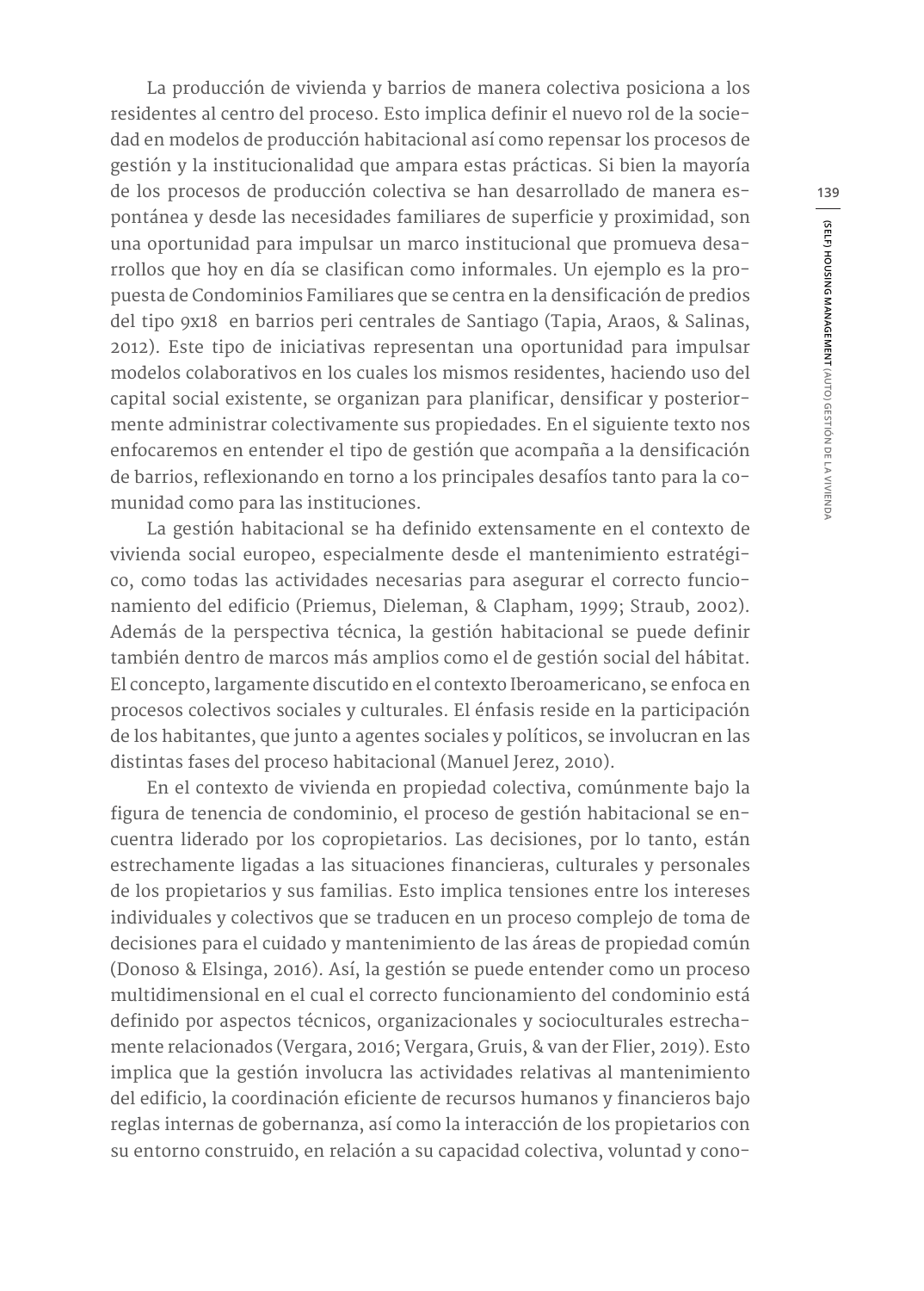cilitate management, especially in the long term.

### **Challenges for the community and institutions**

From managerial point of view, what are the social and institutional challenges faced by a process of neighborhood densification in vulnerable contexts? The challenges are multiple, but we will only refer to two challenges for the community and two challenges for the institutions. The first challenge for the community is related to the relationship between the individual and the collective. Specifically, the existence of conflicts within the condominium that stem from the use of common property and communal life. Informal expansions, land appropriations, inappropriate use of collective spaces are recurrent problems that result in conflicts between residents and affect their cohesion and organizational capacity. In this line of thought, both the design and the internal rules must clearly define the areas of individual and collective ownership to facilitate the administration and maintenance of each. Are the collective spaces recognizable by the community? What are the norms established by the residents for a fair use of common property areas in the short and long term? Are the responsibilities clearly defined and divided within the community?

A second challenge is related to the sense of urgency that accompanies situations of economic precariousness versus the relevance of maintenance in the long term. On the one hand, there is a need to give physical space inside the house to productive activities as well as to the transformations of the family core. On the other hand, a maintenance plan is required to ensure the added value and quality of the built environment. The maintenance and growth plan must be flexible enough and feasible in relation to the characteristics of the residents and their economic reality. What elements should be considered in the management plan to serve as a roadmap for the condominium? In what way are the financial and human resources within the condominium used and combined efficiently and effectively?

A successful process of self-management demands plenty from the community in terms of leadership and decision-making to promote and develop the project. However, it also requires institutional support to ensure sustainable results in the long term. An important institutional challenge is the existence of a regulatory framework to promote and consolidate these practices and ensure the availability of the professional services required to meet the established standards. The access to affordable architectural services for a densification project and future extensions, legal advice, support in self-management, mediation in case of conflicts, administration services, are some examples. Finally, intersectoral collaboration, especially at a local level, is another important challenge. Coordination between the municipality, intermediary organizations and civil society organizations is key to ensure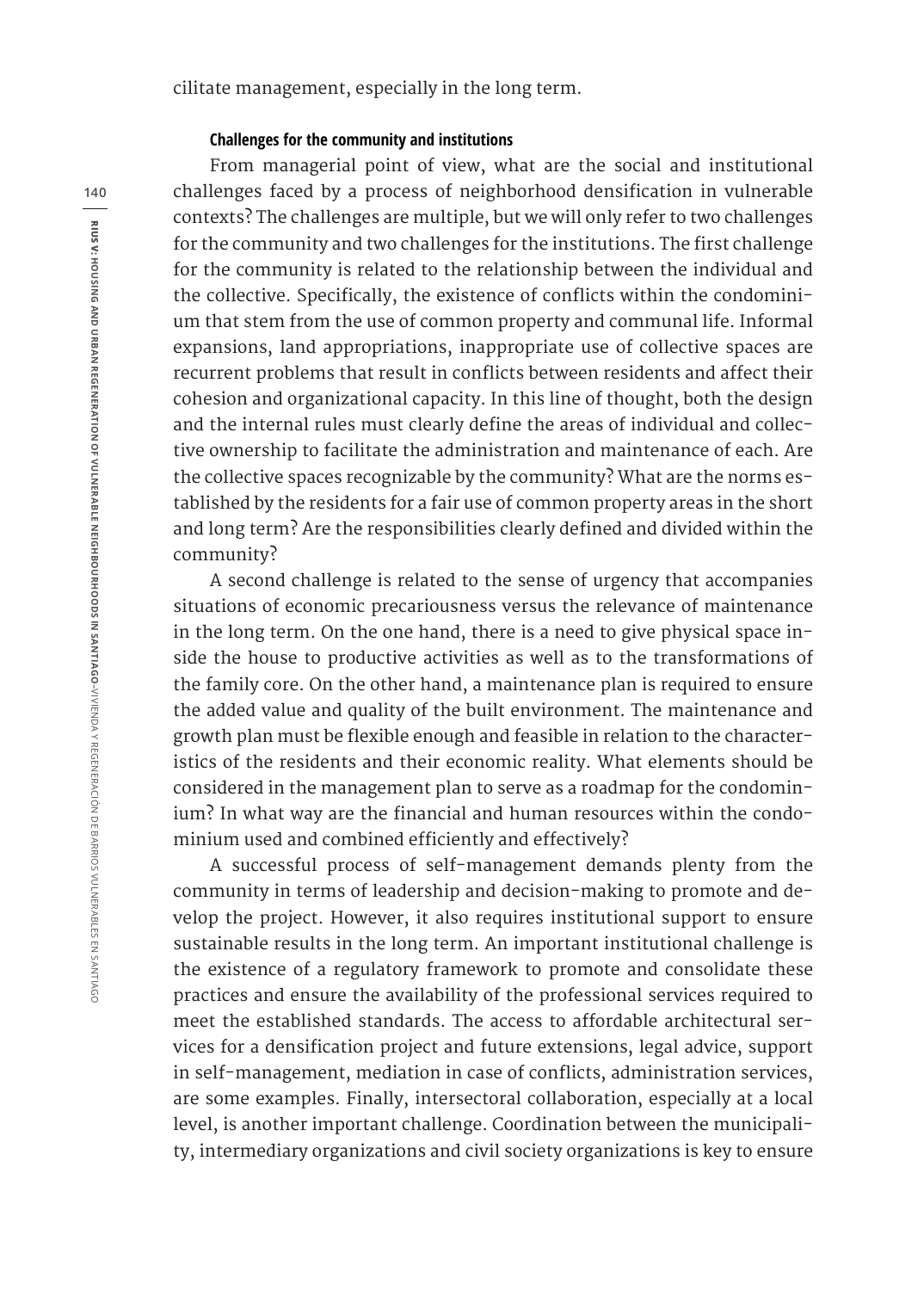cimiento para liderar este proceso. Además de estas dimensiones, elementos externos al condominio como el marco regulatorio y las políticas de vivienda, pueden ser claves para facilitar la gestión, especialmente en el largo plazo.

### **Desafíos para la comunidad y para las instituciones**

Desde el punto de vista de la gestión ¿Cuáles son los desafíos sociales e institucionales a los que se enfrenta un proceso de densificación barrial en contextos de vulnerabilidad?. Los desafíos son múltiples, pero nos referiremos a dos desafíos para la comunidad y dos desafíos para las instituciones. El primero desafío para la comunidad está relacionado con la relación entre lo individual y lo colectivo, y específicamente la existencia de conflictos al interior del condominio derivados del uso de la propiedad común y la vida en comunidad. Ampliaciones informales, apropiaciones de terreno, uso inapropiado de los espacios colectivos son problemas recurrentes que se traducen en conflictos entre los residentes y afectan su cohesión y capacidad de organización. En este sentido, tanto el diseño como la reglas internas deben reconocer claramente las áreas de propiedad individual y colectiva para facilitar su administración y mantención. ¿Son los espacios colectivos reconocibles por la comunidad?, ¿Cuáles son las normas que los residentes establecen para un uso justo de las áreas de propiedad común en el corto y largo plazo ?, ¿Están las responsabilidades claramente definidas y divididas al interior de la comunidad?

Un segundo desafío se relaciona con la urgencia que acompaña situaciones de precariedad económica versus la relevancia del mantenimiento en el largo plazo. Por un lado, existe necesidad de dar espacio físico dentro de la vivienda a actividades productivas así como a las transformaciones del núcleo familiar. Por otro lado, se requiere un plan de mantenimiento para asegurar la plusvalía y la calidad del entorno construido. El plan de mantenimiento y crecimiento debe ser lo suficientemente flexible y factible en relación a las características de los residentes y su realidad económica. ¿Qué elementos tiene que tener un plan de gestión para que sirva como hoja de ruta para el condominio? ¿De qué manera los recursos financieros y humanos al interior del condómino se utilizan y combinan de manera eficiente y efectiva?.

Un proceso exitoso de autogestión demanda bastante desde la comunidad en términos de liderazgos, toma de decisiones para impulsar y desarrollar el proyecto, pero también requiere apoyo institucional para asegurar resultados sostenibles en el largo plazo. Un desafío institucional importante es la existencia de un marco normativo para promover y consolidar estas prácticas, y asegurar la disponibilidad de los servicios profesionales que se requieren para cumplir los estándares establecidos. El acceso a servicios asequibles de arquitectura para el proyecto de densificación y para futuras ampliaciones, asesoría legal, apoyo en la autogestión, mediación en caso de conflictos, servicios de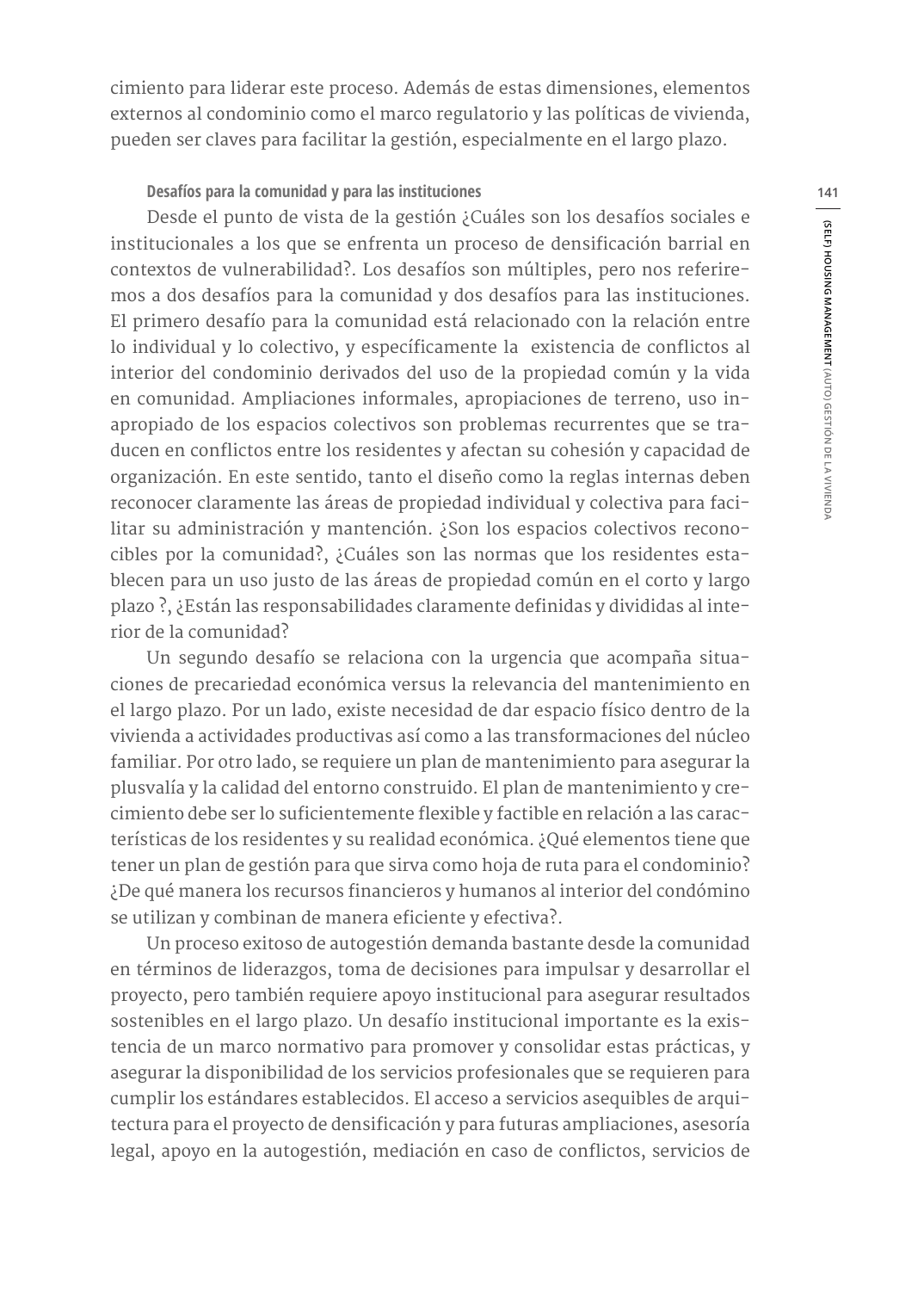sustainable local development and thus, have a greater impact. What type of organizations or institutions are the most adequate to provide the services required by the community? What is the role of the municipality in densification processes?

Both the process of densifying and the process of maintaining a building in good condition require technical knowledge in design and maintenance, efficient coordination of resources and the existence of collective action capacity of the community despite their social and economic difficulties. Institutional support is central to in promoting and facilitating these practices in order to transform scattered initiatives into collaborative models of housing provision and improvement.

**142**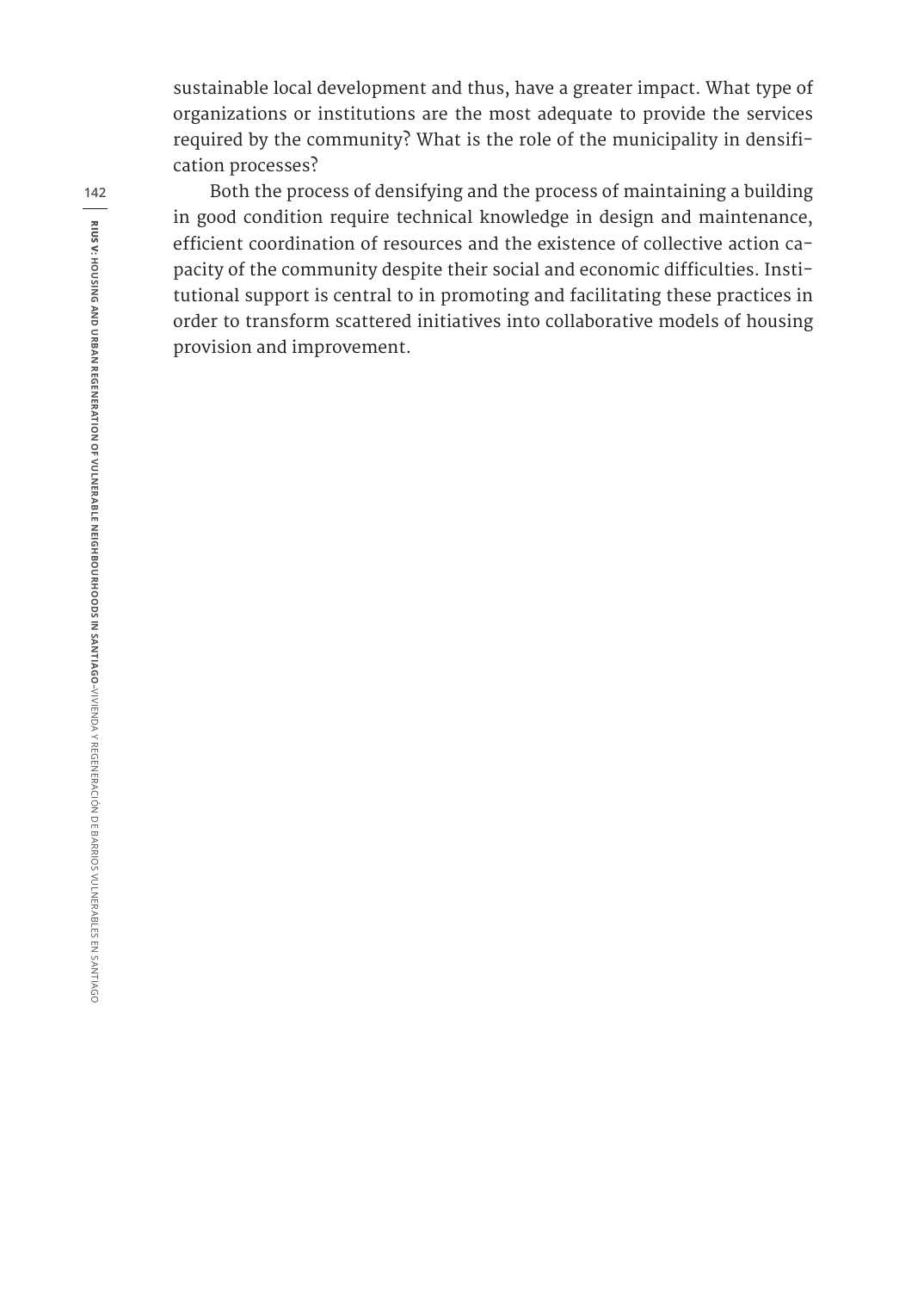administración, son algunos ejemplos. Finalmente, la colaboración intersectorial, especialmente a nivel local es otro importante desafío. La coordinación entre la municipalidad, las organizaciones intermediarias y las organizaciones de la sociedad civil son clave para asegurar un desarrollo local sostenible y de mayor impacto. ¿Qué tipo de organizaciones o instituciones son las más adecuadas para proveer los servicios que requiere la comunidad?, ¿Cuál es el rol de la municipalidad a nivel territorial en procesos de densificación?.

Tanto el proceso de densificar como el proceso de mantener esa edificación en buenas condiciones requiere conocimiento técnico en diseño y mantenimiento, coordinación eficiente de recursos y capacidad de acción de la comunidad por sobre las dificultades sociales y económicas. El apoyo institucional es central para promover y facilitar estas prácticas con el fin de transformar iniciativas aisladas en modelos colaborativos de provisión y mejoramiento de vivienda.